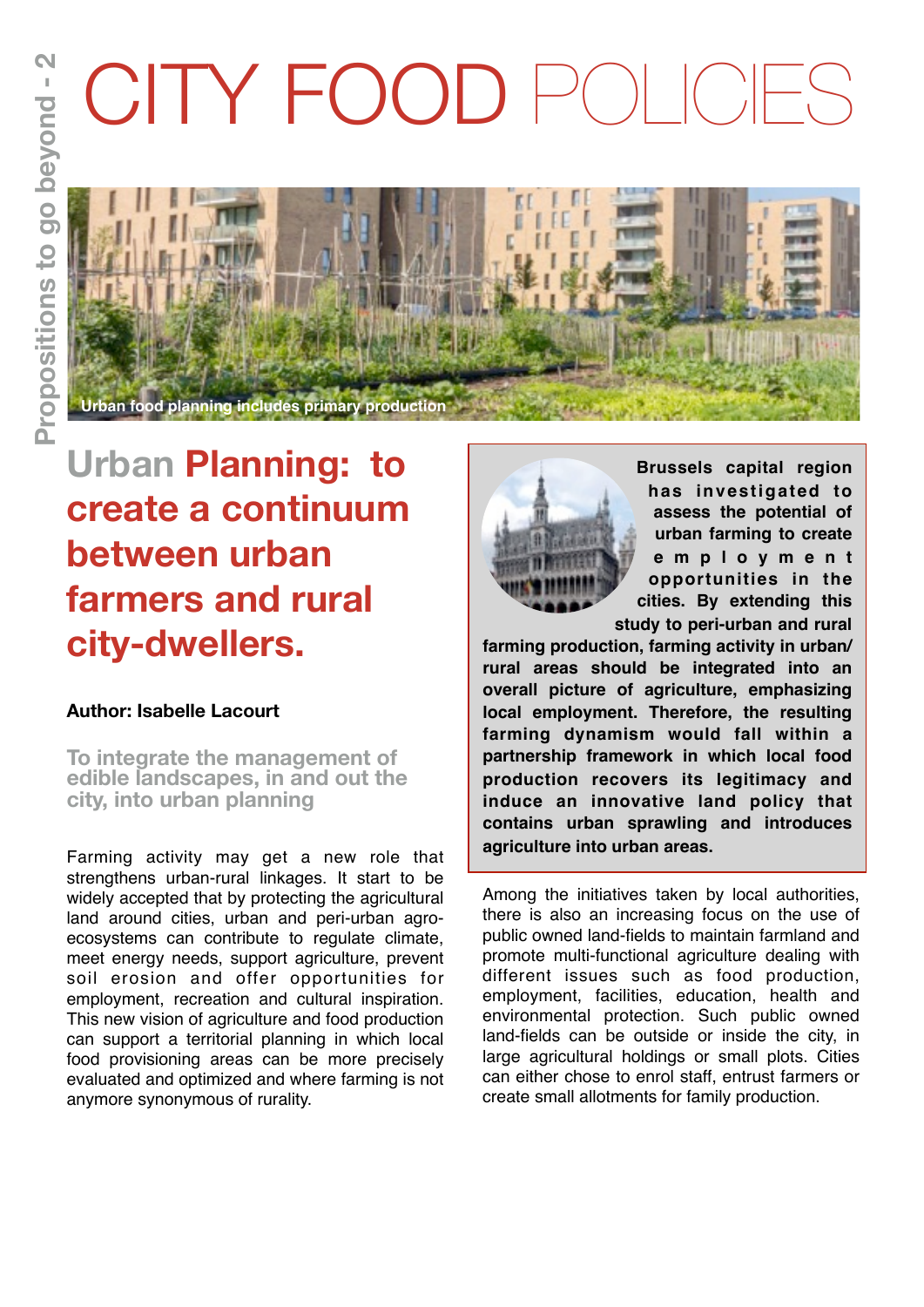Cities can also stimulate the introduction of gardening in schools, care homes etc. with the aim to reconnect the different generations living in the city with their rural origins.

Cities can also develop actions to support local food producers, mainly by stimulating the demand. Using their connections at national, international level, they can create synergies between local and international producers.



An example of this **synergy is provided by the city of Nuremberg, which is using the large shop front to the world provided every year by the Biofach international event to stimulate local** 

**urban organic/local markets on a regular basis.** 

Territorial food marketing may also enable the promotion of local agriculture with the objective to increase food self-sufficiency. This approach allows to go further in the qualitative appreciation of farming. Food then becomes a vector of cultural identity. Using food cultural identity, territorial label promote values, define styles, historical and culture connections.



**The GRTA label (Geneva Region Land Future) is based on four main principles: good, local, transparent and fair. Precise specifications impose the following**  rules to produce and

**transform food according to integrated or organic agriculture, to respect applicable collective employment agreements, within a specific geographical perimeter. The enlargement of such projects would produce a series of local food labels that reflects a territory and can help different communities to value diversity and to bridge on the basis of similar attention to quality, nutritional value, environment, local resources, fair trade etc., not only for local people but also for tourists.** 



**The State of New York has created a local brand and use strategic selling points to stimulate tourist to buy local food as a "souvenir".**

**To integrate food diversity and quality in all food distribution channels.** 

Urban food distribution systems have undergone a deep evolution since 50 years. First of all, food wholesale markets have left city centers to move outside, thereby freeing space for real estate speculation. Then small urban food shops have been subject to a strong competition. Supermarkets were able to reduce food price due to their strong purchasing power, but settled mainly in peripheral urban areas. Lately, downtown small food shops have been challenged by other kind of shops selling more appealing services or products for the consumers. The law of supply and demand prevails; as healthy food is becoming more expensive than junk food, healthy food supply in city centers is becoming scarce.



**In a context in which a single decision about cents of \$ turn to become a bill that amount in millions of \$, the commitment made by the City of New York to rebalance healthy food** 

**distribution in deprived neighborhoods is exemplary. Its effort to fight obesity looking for the root of the problem and facing the social implication as well as health issues brings a significant stone to work for building sustainable food policies. It is also questioning the real freewill choice of the**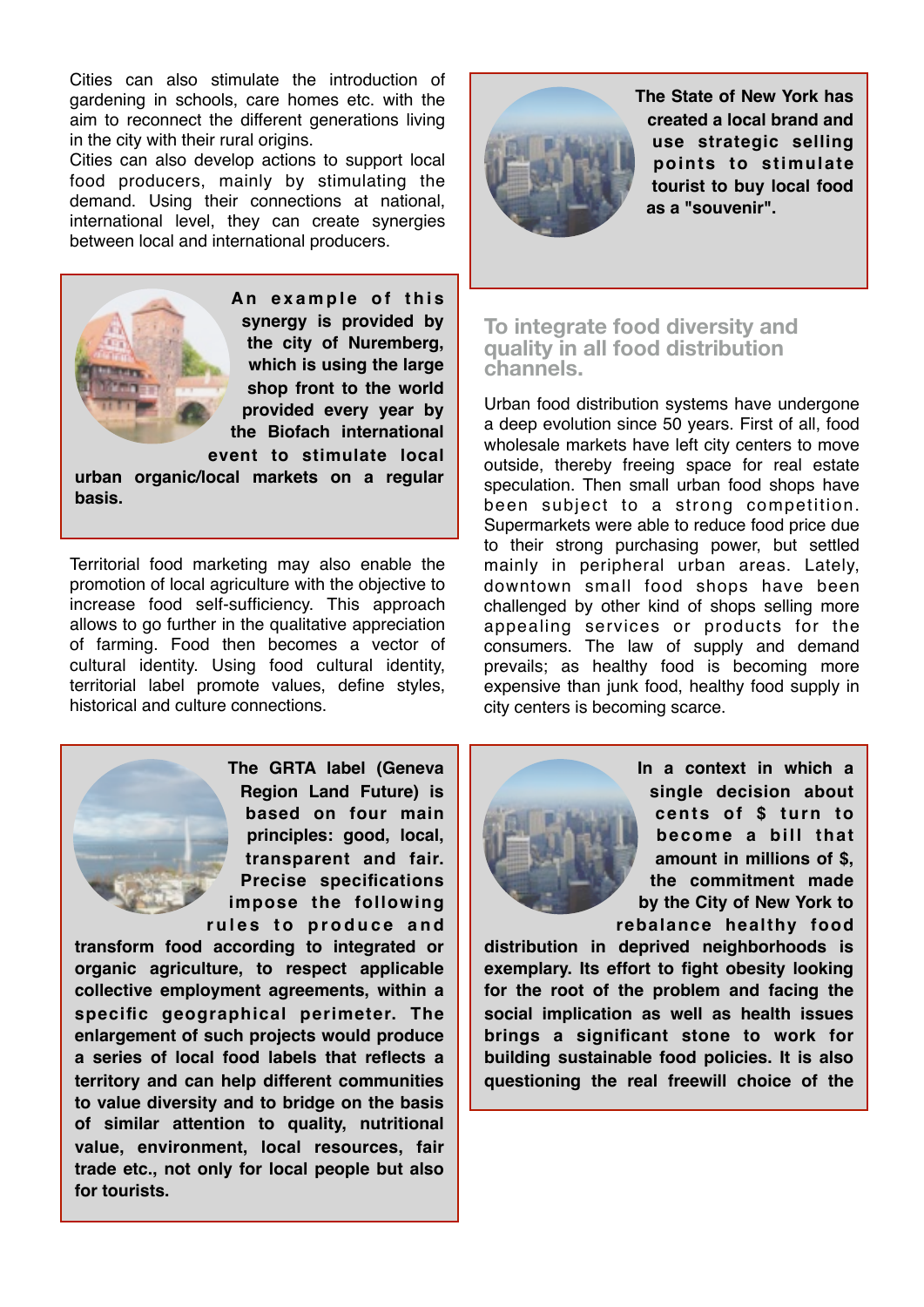Once accepted the idea that agriculture produces staple food that, in good extent, is already synonymous of healthy food without necessity of further processing (for instance, fruits and vegetables), it becomes coherent in the frame of healthy food access management, to implement short food supply chain, from farm to fork, also giving market access to small producers.



**Rennes Metropole for i n s t a n c e , w o r k s t o**  reinforce the link **between farmers and citizens and implement open air markets to reinforce direct selling of local food. Indeed, farmers** 

**markets become a time for socialization in communities as well as providing a focal event for visitors. The Italian network Campagna Amica, very active in Rome has shown how much farmers markets provide links between people in a community and bring the consumers and producers closer together. However when economic analysis on food direct sale systems are performed, despite the enthusiasm of people and** 

City food policies could take into account the possibility to use a synergic effect of fair priced healthy and local food distribution system. Food production, transformation and distribution can create local employment and economy. Therefore, in parallel with urban agriculture projects, cities must also foster the development of capillary sustainable food distribution system. Not only food distributors selling healthy food should be mapped to understand how demand and offer are matched but urban food strategies could be used to network them by the mean of communication tools (branding, campaigns, website), in order to increase their visibility.

In addition to that, the creation of public eaters' spaces could allow to set up common areas where people can eat and share nomad food, also homemade. It is possible to imagine free green areas fitted with tables, chairs and recycling bins, welcoming people working and/or living in the same area. No more necessity for those who cannot eat at home, especially at lunch time, to use company canteen, to pay for

restaurant bill or to eat in front of a computer, but rather the possibility to choose what to eat and to get the opportunity of convivial urban eaters' spaces, that could be readily used by the city to communicate about all urban food projects.

#### **To make solidarity and food waste management an issue for more food value within the urban food strategy.**

Food is one of the few basic and vital needs. However, cheap food is often synonymous of empty calories, related with obesity epidemics. 23 % of the European population (around 115,5 million people) are considered to be at risk of poverty or social exclusion (38). A network of stores either run by local authorities or by independent associations is developing to provide food at a lower price to people who live on the edge of poverty. The retailing activity is embedded in larger solidarity actions, mainly empowerment and self-esteem reinforcement. These solidarity projects also enlarge their activity, being connected with back-to-work projects, to recover and redistribute edible foodstuffs that could not be sold anymore. Until the quality of food that is recovered is good, such projects are fully sustainable, making synergy between social, environmental and economic food-related issues.

to give food a regional/local identity as a quality marker consumers can value. The combined application of Good Samaritan Law and EU waste management hierarchy may help cities to mainstream food into solidarity groceries.

The Good Samaritan Law model is a food donor protection law model that limits the liability exposure of food companies for product they donate to charities. In Italy this law has been adopted in 2003 and allowed Food banks to collect surplus meal from mass catering and surplus food from retailers on a voluntary basis. The number of ready-cooked dishes that were recovered increased from 18.620 in 2003 to 654.751 in 2012.

The waste management hierarchy in the European legislation on waste (Directive 2008/98/EC) imposes to find any way to re-use or recycle before to throw away definitively. Therefore this law can be used to prohibit any food shop, including wholesale markets and supermarkets, to throw away any edible and unsold food.